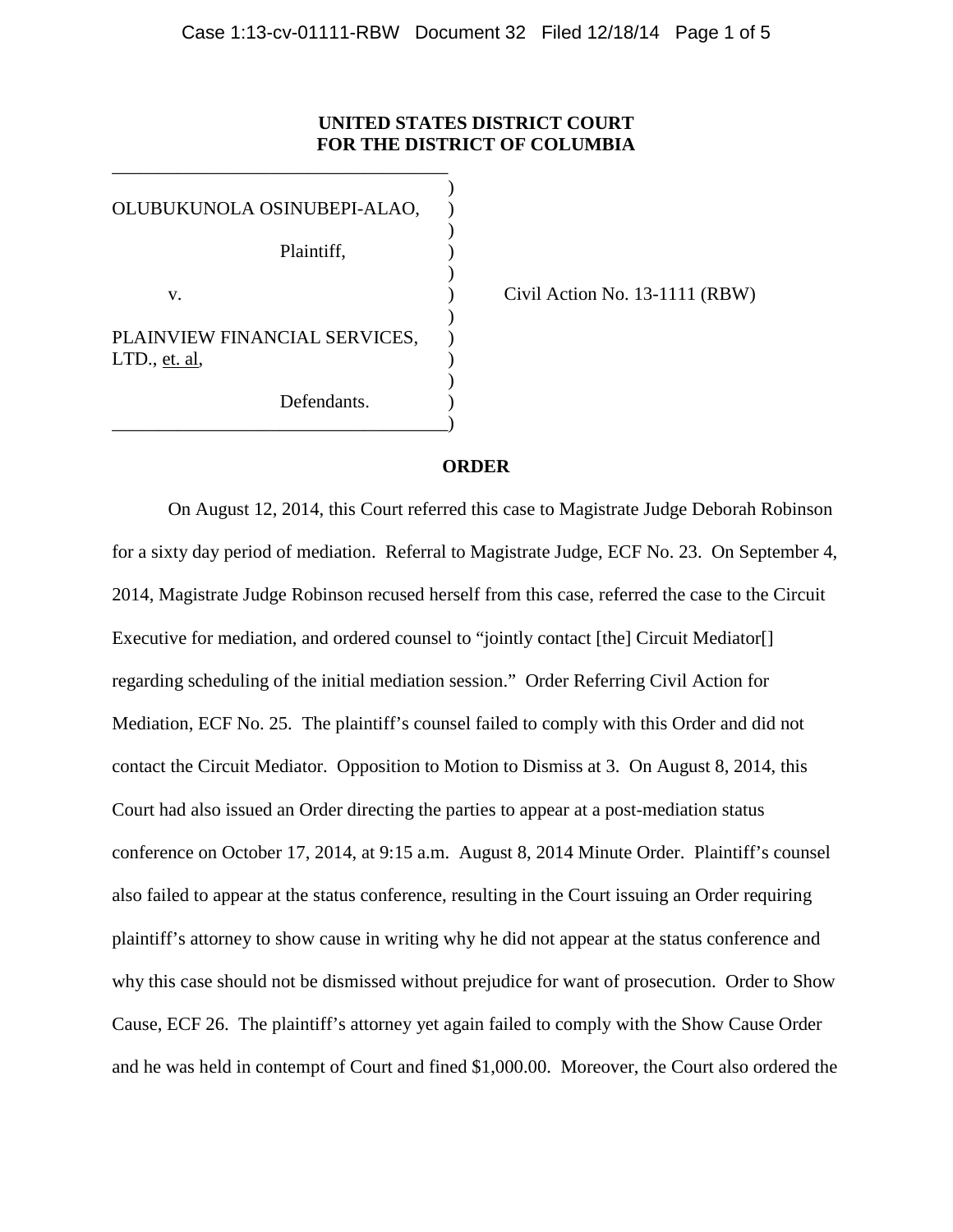#### Case 1:13-cv-01111-RBW Document 32 Filed 12/18/14 Page 2 of 5

plaintiff's attorney to pay the defendants' any costs incurred as a result of his failure to attend the October 17, 2014 status conference. October 31, 2014 Minute Order. The case was also dismissed without prejudice. Id.

On November 5, 2014, the defendants requested that the Court reopen the case for the sole purpose of allowing them to seek sanctions against the plaintiff and her counsel pursuant to Federal Rule of Civil Procedure 16(f). See Defendants' Motion for Relief from Order of Dismissal and For Sanctions Pursuant to Rule 16(f) ("Defs.' Mot."). The Court granted the defendants' motion and conducted a show cause hearing on November 20, 2014, at which time its October 3[1](#page-1-0), 2014 Order was vacated.<sup>1</sup> Order, ECF No. 29. The case was then rescheduled for December 16, 2014, for the Court to determine what amount of the \$9,380.00 of attorneys' fees requested by the defendants as a sanction pursuant to Rule 16(f) were reasonably attributable to the plaintiff's counsel's failure to comply with the orders of the Court.

Rule [16\(f\)](https://a.next.westlaw.com/Link/Document/FullText?findType=L&pubNum=1004365&cite=USFRCPR16&originatingDoc=Id2da7e9a0e8511e2b60bb297d3d07bc5&refType=LQ&originationContext=document&transitionType=DocumentItem&contextData=(sc.Keycite)) unambiguously emphasizes the importance of scheduling and other pretrial orders by granting the Court express authority, on motion or on its own, to sanction parties and attorneys who fail to comply with scheduling and other pretrial orders. [Fed. R. Civ. P.16\(f\);](https://a.next.westlaw.com/Link/Document/FullText?findType=L&pubNum=1004365&cite=USFRCPR16&originatingDoc=Id2da7e9a0e8511e2b60bb297d3d07bc5&refType=LQ&originationContext=document&transitionType=DocumentItem&contextData=(sc.Keycite)) Landmark Legal Found. v. EPA*,* [272 F.Supp.2d 70, 88 \(D.D.C.2003\).](https://a.next.westlaw.com/Link/Document/FullText?findType=Y&serNum=2003515710&pubNum=4637&originatingDoc=Id2da7e9a0e8511e2b60bb297d3d07bc5&refType=RP&fi=co_pp_sp_4637_88&originationContext=document&transitionType=DocumentItem&contextData=(sc.Keycite)#co_pp_sp_4637_88) Specifically, the Rule provides that:

The [C]ourt may issue any just orders . . . if a party or its attorney: (A) fails to appear at a scheduling or other pretrial conference; (B) is substantially unprepared to participate—or does not participate in good faith—in the conference; or (C) fails to obey a scheduling or other pretrial order.

<span id="page-1-0"></span><sup>&</sup>lt;sup>1</sup> During the show cause hearing the plaintiff's counsel provided the Court with an ex parte explanation as to why he failed to comply with the various Court orders. Although the circumstances he described are unfortunate, they do not absolve counsel of his numerous professional transgressions in this case. However, the Court did find those circumstances sufficiently compelling to mitigate against holding counsel in contempt and fining him \$1,000.00 as earlier ordered. See Order, ECF No. 29.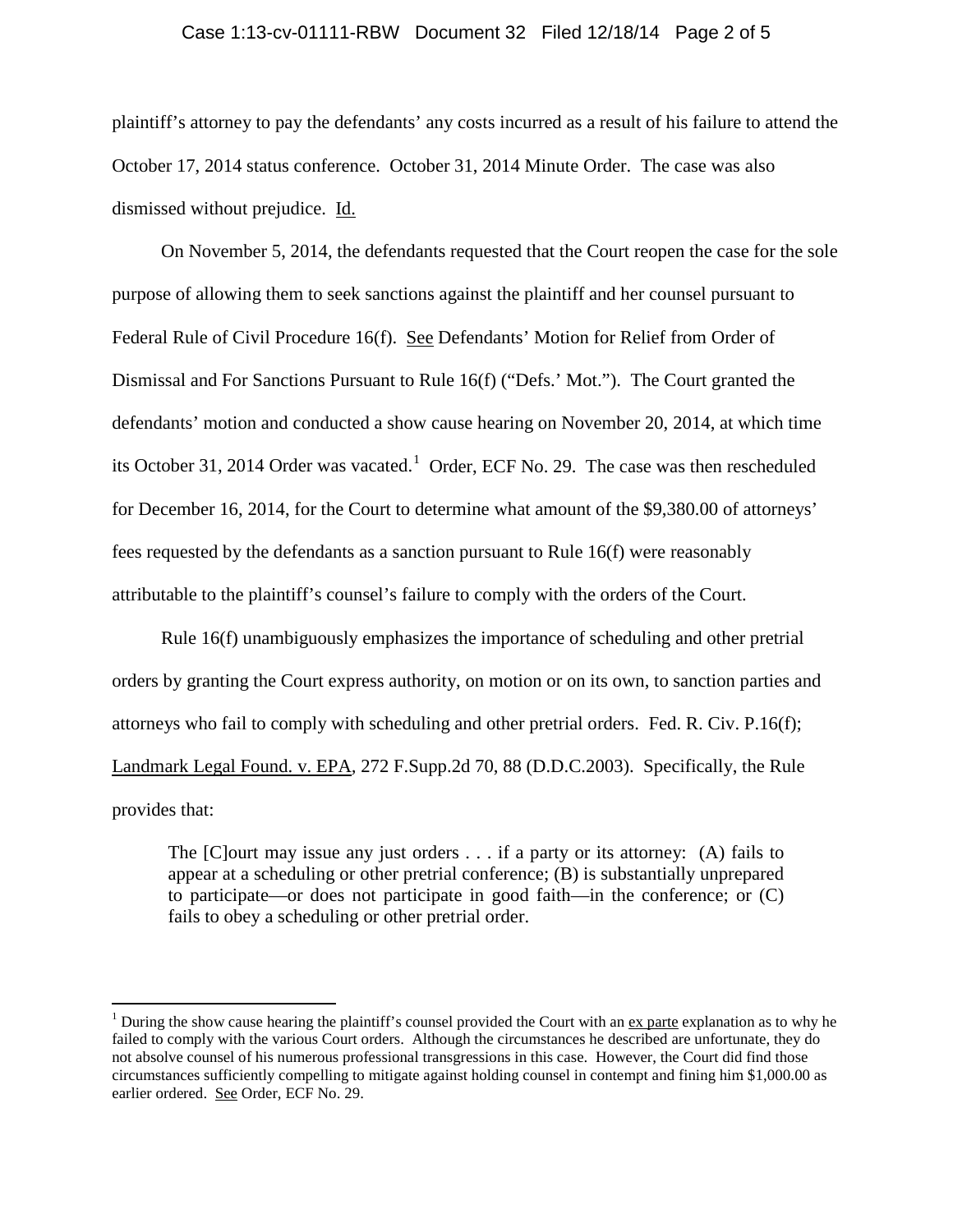## Case 1:13-cv-01111-RBW Document 32 Filed 12/18/14 Page 3 of 5

Fed. R. Civ. P. 16(f)(1). "[I]n addition to any other sanction, the [C]ourt must order the party, its attorney, or both to pay the reasonable expenses—including attorney's fees—incurred because of any noncompliance with this rule  $\ldots$ ." Fed. R. Civ. P. 16(f)([2](#page-2-0)) (emphasis added). The Court's power to impose sanctions for plaintiff's counsel's transgressions is both express, in the form of the Federal Rules, and implicit, flowing from the very nature of the Court as an institution. [Chambers v. NASCO, Inc., 501 U.S. 32, 43 \(1991\).](https://a.next.westlaw.com/Link/Document/FullText?findType=Y&serNum=1991102989&pubNum=708&originatingDoc=Id2da7e9a0e8511e2b60bb297d3d07bc5&refType=RP&originationContext=document&transitionType=DocumentItem&contextData=(sc.Keycite)) Indeed, courts have the inherent discretion "to fashion an appropriate sanction for conduct which abuses the judicial process." Id. [at 44–45.](https://a.next.westlaw.com/Link/Document/FullText?findType=Y&serNum=1991102989&pubNum=708&originatingDoc=Id2da7e9a0e8511e2b60bb297d3d07bc5&refType=RP&originationContext=document&transitionType=DocumentItem&contextData=(sc.Keycite)) It is therefore within the Court's power to assess attorney's fees as a sanction for the "willful disobedience of a court order." Id. (internal quotation omitted). Rule 16 encompasses court orders pertaining to mediation and other forms of alternative dispute resolution. See Fed. R. Civ. P. 16(c)(2)(I), (d); see also Fed. R. Civ. P. 16 1993 Amendments Advisory Committee Notes, ("[T]he judge and attorneys can explore possible use of alternative procedures such as . . . mediation . . . ."). Thus, the Court has authority to sanction the plaintiff's attorney for failing to comply with the Court's Order to participate in mediation, as well as for not appearing for the scheduled status conference on October 17, 2014.

<span id="page-2-0"></span><sup>&</sup>lt;sup>2</sup> "Reasonable" attorney's fees are determined by the reasonable number of hours expended multiplied by a reasonable hourly rate. See Hensley v. Eckerhart, 461 U.S. 424, 433 (1983). Importantly, the movant bears the burden of demonstrating that both the hourly rate and the number of hours expended on particular tasks are reasonable. In re North, 59 F.3d 184, 189 (D.C. Cir. 1995). A movant can show that an hourly rate is reasonable by "submit[ting] evidence on at least three fronts: the attorney's billing practices; the attorneys' skill, experience, and reputation; and the prevailing market rates in the relevant community." Jackson v. District of Columbia, 696 F. Supp. 2d at 101 (internal quotation and citation omitted). If the opposing party seeks to rebut the reasonableness of the rate, "it must do so by equally specific countervailing evidence." Covington v. District of Columbia, 57 F.3d at 1109 (quoting Nat'l Ass'n of Concerned Veterans v. Sec'y of Def., 675 F.2d 1319, 1326 (D.C. Cir. 1982)). Here, the plaintiff's attorney does not contest the reasonableness of the defendants' attorneys' hourly rate, nor does he contest the number of hours expended by the defendants' attorney for the services for which payment is sought. Therefore, the Court's only task is to consider whether each of the defendants' requested expenses were incurred as a result of the plaintiff's attorney's failure to comply with the several Court Orders. See Lewis v. District of Columbia, No. 10-5275, 2011 WL 321711, at \*1 (D.C. Cir. Feb. 2, 2011) (per curiam) ("'It is well understood in this Circuit that when a plaintiff files an opposition to a . . . motion and addresses only certain arguments raised by the defendant, a court may treat those arguments that the plaintiff failed to address as conceded.'" (citation omitted))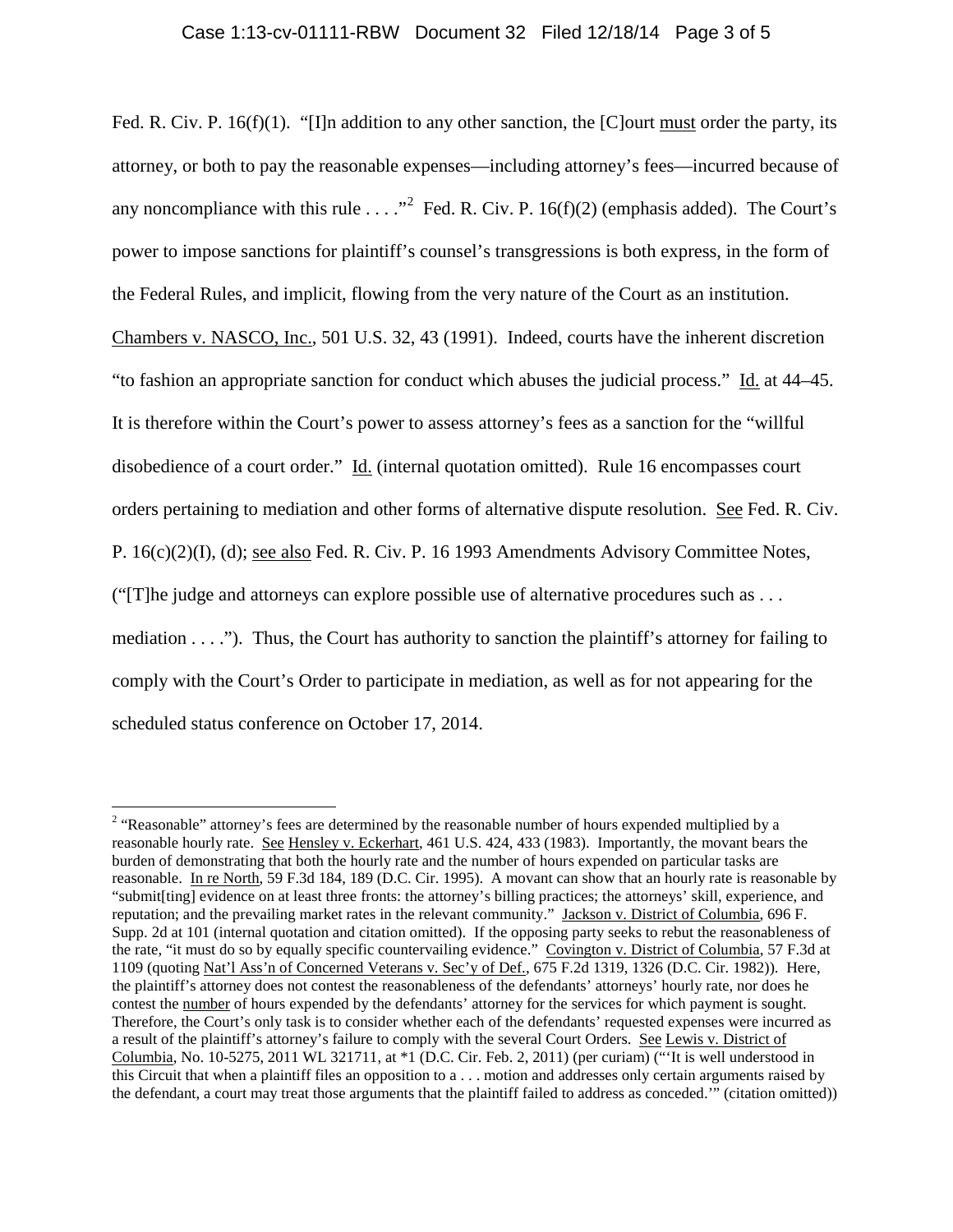## Case 1:13-cv-01111-RBW Document 32 Filed 12/18/14 Page 4 of 5

After reading and considering the parties' filings, reviewing the record in this case, assessing the defendants' attorneys' invoices, and taking into consideration the arguments presented during the December 16, 2014 motions hearing, the Court finds that the following fees would not have been incurred by the defendants but for the plaintiff's attorney's failure to "obey a scheduling order," Fed. R. Civ. P.  $16(f)(1)(C)$ , and his subsequent failure "to appear at a scheduling ... conference," Fed. R. Civ. P.  $16(f)(1)(A)$ : (1) attending the October 17, 2014 status conference (\$650.00); (2) researching and drafting the motion for the sanctions being requested (\$5,358.75); (3) drafting a letter to the plaintiff's attorney requesting a firm settlement demand, including attorney's fees (\$65.00); (4) three communications with the mediator regarding the plaintiff's counsel's failure to comply with Magistrate Judge Robinson's September 4, 2014 Order (\$97.50); (5) and attending the November 20, 2014 show cause hearing (\$747.50). On the other hand, the defendants are not entitled to recover fees associated with: (1) preparing for or traveling to the scheduled September 4, 2014 mediation (\$975.00); (2) the work performed in preparation for the mediation in compliance with Magistrate Judge Robinson's Order (\$1,040.00); (3) email correspondence between the defendants and their attorneys (\$325.00); (4) research performed regarding the dismissal of this case for failure to participate in mediation  $(\$65.00)$ ;<sup>[3](#page-3-0)</sup> and the drafting and revising of a motion to dismiss with prejudice (\$56.25). Accordingly, for the reasons set forth above, it is hereby

**ORDERED** that the Defendants' Motion for Relief from Order of Dismissal and for Sanctions Pursuant to Rule 16(f) is **GRANTED IN PART AND DENIED IN PART**. It is further

<span id="page-3-0"></span><sup>&</sup>lt;sup>3</sup> This expense was incurred on October 1, 2014, prior to the conclusion of the mediation period, see August 8, 2014 Minute Order, and prior to the date when Magistrate Judge Robinson issued her minute order requiring the plaintiff's counsel to contact the mediator, see October 9, 2014 Minute Order.